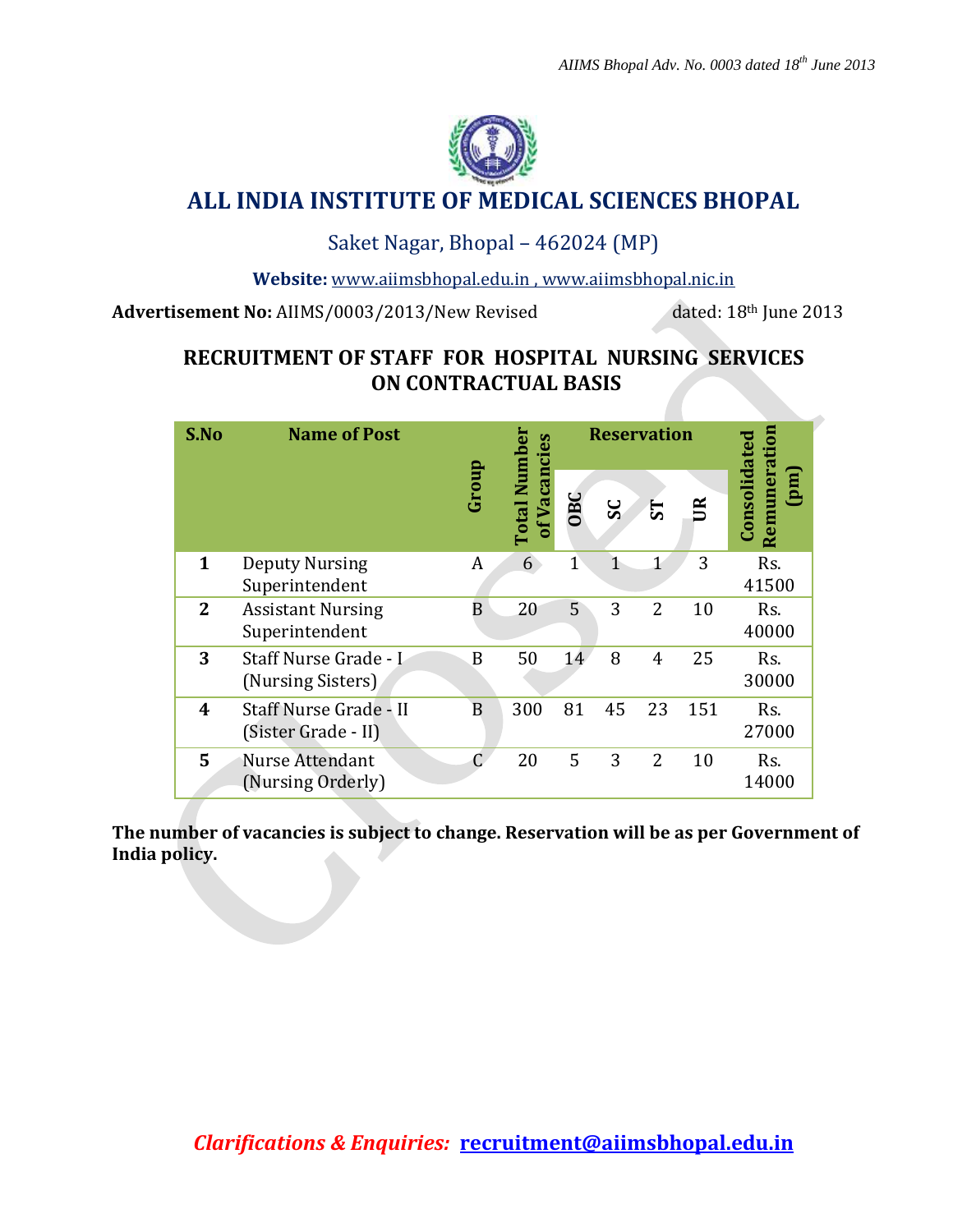- **I. Institution of National Importance**: AIIMS Bhopal, an autonomous Institution of national importance has been set up by the Ministry of Health & Family Welfare, Government of India. The Institution is dedicated to medical education healthcare and research.
- **II. Application Process**: On-line applications are invited from Indian Nationals/OCI card holders in case of doctors, in the prescribed format for the Hospital Nursing Services Post on Nursing College, AIIMS Bhopal on contractual basis.

Essential qualifications, eligibility criteria for each post will be as per All India Institute of Medical Sciences, New Delhi norms and Medical Council of India (MCI).

Detailed advertisement is hosted at the website of AIIMS Bhopal, [www.aiimsbhopal.edu.in](http://www.aiimsbhopal.edu.in/) & [www.aiimsbhopal.nic.in](http://www.aiimsbhopal.nic.in/) and [www.mohfw.nic.in.](http://www.mohfw.nic.in/) The application form has to be filled online at [www.jobs.aiimsbhopal.edu.in](http://www.jobs.aiimsbhopal.edu.in/)

- **III. Application Fees**: Application fees for General/OBC candidates is Rs 500/-, fees for SC/ST candidates is Nil. Fees shall be paid through NEFT/online transfer only. **Account details:** Beneficiary Name: AIIMS Recruitment, Bank of Baroda Saving Account No. 45340100000148, IFSC code BARB0AIIMSX. This fee once remitted will not be refunded.
- **IV. Last Date of Application**: The on-line filling up of application form will automatically close on **Tuesday the 16th July 2013 at 5:00 pm**
- **V. Annexures**: Printed copy of the on-line application form and the attested photocopies of the following along with the originals must be brought at the time of interview only
	- **1.** 'No Objection Certificate NOC' for those who are working in Central/State Government /Semi Government Autonomous Institutions from their respective organization
	- **2.** Degrees, Certificates, Mark sheets, Age proof, Caste certificates and experience certificates etc.
- **VI. Age:**
	- 1. Age limit refers to completed age in years as on  $1<sup>st</sup>$  Jan 2014
	- 2. Age relaxation of 5 years for SC/ST, 3 years for OBC candidates and up to 5 years for persons already working in AIIMS Bhopal in any capacity will be admissible.
	- 3. In the case of Orthopaedic Physical Handicapped (OPH \*) candidates, age relaxation up to maximum period of 5 years for General Category, 8 years for OBC category and 10 years for SC/ST category candidates.
- **VII. Reservation**:

### *Clarifications & Enquiries:* **recruitment@aiimsbhopal.edu.in**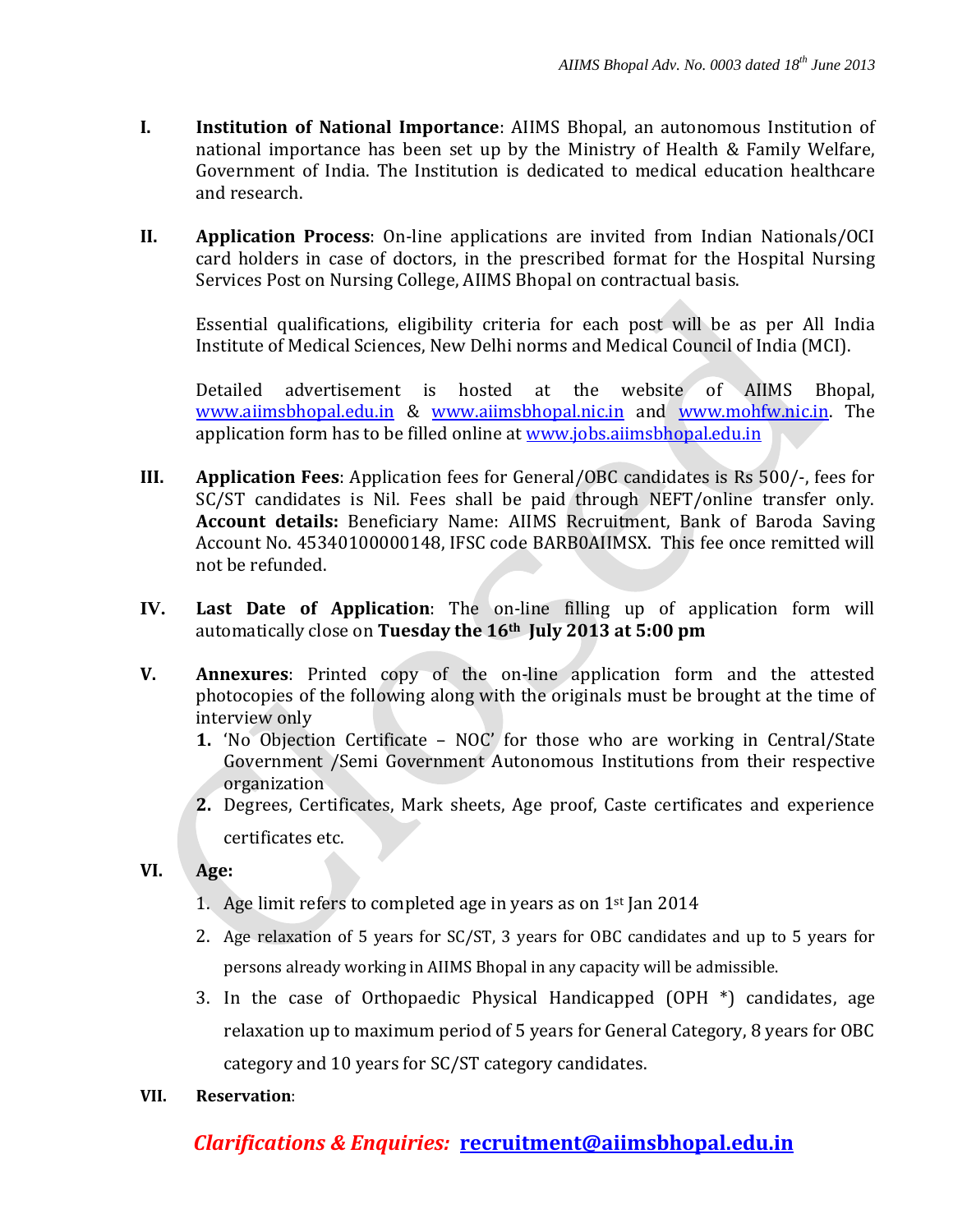- 1. OBC Candidates will attach certificate in Annexure V from the prescribed authority for Central Government posts along with certificate that the candidate does not belong to Creamy Layer. Date of issue of Certificate should not be earlier than 1 year i.e.  $1^{st}$  July, 2012 (AN).
- 2. For SC/ST Certificate should be issued by Tehsildar or above rank officer in format of State/Central Government.
- 3. OPH \* Certificate must be issued by District Board of State/Central Government hospital/ Chief Medical Officer
- **VIII. Short Listing:** Based on bio-data, the Search cum Selection Committee may short-list candidates for interview or they may be asked to appear in a written examination in case of large number of applicants. Candidates called for interview will have to produce all relevant original documents in proof of details furnished in their application at the time of interview
- **IX. Site of Interview:** Interviews will be held at AIIMS Bhopal. No TA/DA will be paid for

appearing in the interview.

**X. Eligibility criteria:** These are given in the table below. However, qualifications may be relaxed for highly experienced, trained or reputed candidates at the discretion of the search cum selection committee.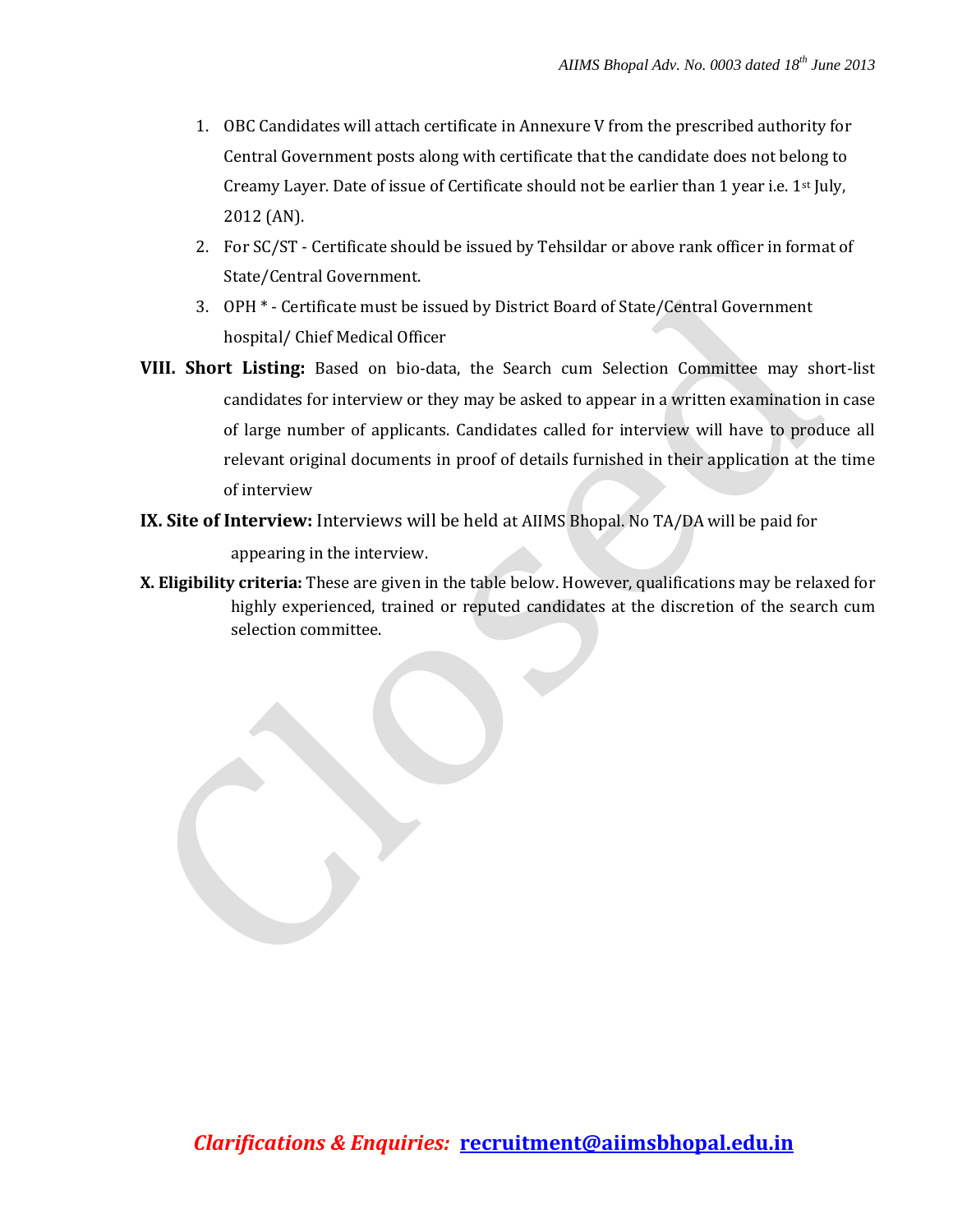| SN             | <b>Post Name</b>            | <b>Essential Qualification</b>    | <b>Desirable</b>                    | <b>Upper</b> | <b>Experience</b>                          |
|----------------|-----------------------------|-----------------------------------|-------------------------------------|--------------|--------------------------------------------|
|                |                             |                                   | Qualification                       | Age          |                                            |
|                |                             |                                   |                                     | Limit        |                                            |
| $\mathbf{1}$   | Nursing<br>Deputy           | BSc Nursing (registered in state  | MSc<br><b>Nursing</b>               | 50           | 5 years' experience                        |
|                | Superintendent              | <b>Nursing Council)</b>           | (Registered in                      | years        | Assistant<br>as                            |
|                |                             |                                   | state<br><b>Nursing</b>             |              | <b>Nursing</b>                             |
|                |                             |                                   | Council)                            |              | Superintendent or                          |
|                |                             |                                   |                                     |              | 10<br>years'                               |
|                |                             |                                   |                                     |              | experience<br>as                           |
|                |                             |                                   |                                     |              | Sister<br><b>Nursing</b>                   |
|                |                             |                                   |                                     |              | (Staff Grade -I)                           |
|                |                             |                                   |                                     |              | In case of MSc                             |
|                |                             |                                   |                                     |              | candidate 3 years'                         |
|                |                             |                                   |                                     |              | experience<br>as                           |
|                |                             |                                   |                                     |              | Assistant<br>Nursing                       |
|                |                             |                                   |                                     |              | Superintendent or                          |
|                |                             |                                   |                                     |              | 8 years' experience                        |
|                |                             |                                   |                                     |              | as Nursing Sister                          |
|                |                             |                                   |                                     |              | (Staff Grade -I)                           |
|                |                             |                                   |                                     |              | in a 250 bedded                            |
|                |                             | BSc Nursing (registered in state  | MSc<br>Nursing                      | 40           | Hospital<br>5 years' experience            |
| $\overline{2}$ | <b>Nursing</b><br>Assistant | <b>Nursing Council)</b>           | (registered<br>in                   |              | Nursing Sister<br>as                       |
|                | Superintendent              |                                   | state<br><b>Nursing</b>             | years        | (Grade I staff nurse)                      |
|                |                             |                                   | Council)                            |              |                                            |
|                |                             |                                   |                                     |              | MSc<br>of<br>In<br>case                    |
|                |                             |                                   |                                     |              | candidates 3 years'                        |
|                |                             |                                   |                                     |              | experience<br>as                           |
|                |                             |                                   |                                     |              | Nursing Sister (Grade                      |
|                |                             |                                   |                                     |              | I staff nurse) in a 250<br>bedded Hospital |
| 3              | Staff Nurse Grade - I       | BSc Nursing (registered in state  | MSc<br><b>Nursing</b>               | 35           | 3 years' experience                        |
|                | (Nursing Sister)            | <b>Nursing Council)</b>           | (registered in                      | years        | as Grade II staff                          |
|                |                             |                                   | <b>Nursing</b><br>state             |              | nurse                                      |
|                |                             |                                   | Council)                            |              | MSc<br>of<br>In<br>case                    |
|                |                             |                                   |                                     |              | candidates<br>1<br>year                    |
|                |                             |                                   |                                     |              | experience<br>as                           |
|                |                             |                                   |                                     |              | Grade II staff nurse                       |
| 4              | Staff Nurse Grade - II      | BSc Nursing (registered in state  | MSc<br>Nursing                      | 35           | 1 years' experience                        |
|                | (Sister Grade - II)         | Nursing Council) or               | (registered<br>in                   | years        | bedded<br>100<br>in                        |
|                |                             | P.B.BSc Nursing                   | state<br><b>Nursing</b><br>Council) |              | hospital<br>in                             |
|                |                             |                                   |                                     |              | government<br>or<br>private sector         |
| 5              | Attendant<br><b>Nurse</b>   | 10th Pass<br>from<br>a recognized | Paramedical                         | 50           | Experience in a 100                        |
|                | (Nursing Orderly)           | School/Board                      | Qualification                       | years        | bedded<br>hospital                         |
|                |                             |                                   |                                     |              | government/ private                        |
|                |                             |                                   |                                     |              | sector                                     |